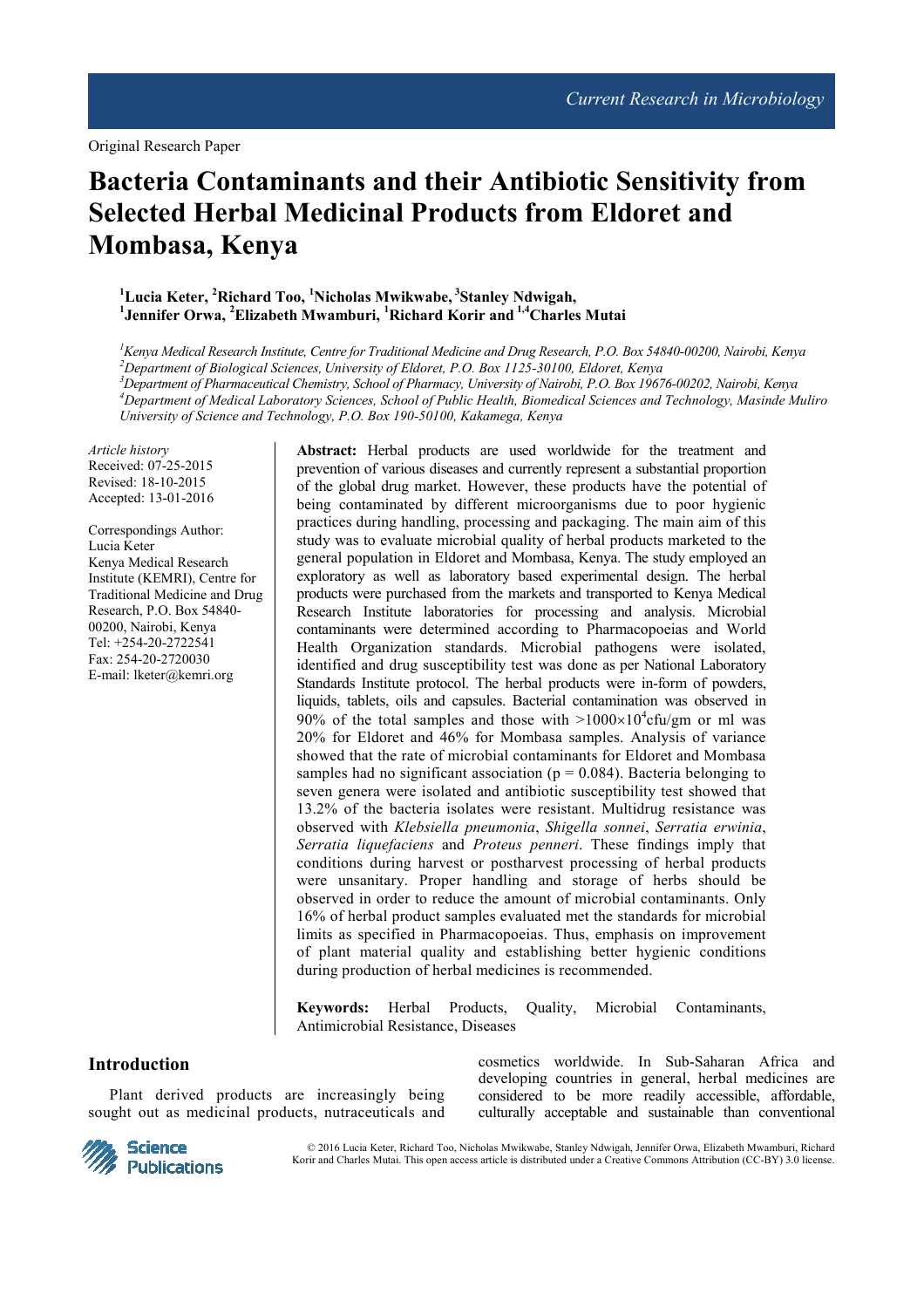medicines (UNAIDS and WHO, 2009; Patwardhan *et al*., 2005; Barnes, 2003). In developed countries, these products are also gaining popularity particularly due to lack of curative treatment for several chronic diseases, increased side effects of conventional medicines, high cost of new drugs, microbial resistance, emerging diseases and the growing evidence supporting the efficacy of some of the herbal products (Langlois-Klassen *et al*., 2007; Patwardhan *et al*., 2005; Barnes, 2003). According to WHO estimates, the present demand for medicinal plants is about USD 14 billion annually and it is projected that by the year 2050 it will be approximately USD 5 trillion (WHO, 2007). These products are available in supermarkets, health food shops and pharmacies as overthe-counter self-medication. Several authors have reported that 30-70% of HIV-infected persons worldwide use herbal products (UNAIDS and WHO, 2009; Liu *et al*., 2005; Harnack *et al*., 2001).

Kenya being a developing nation faces various socioeconomic problems such as poverty, illiteracy and diseases (KHSP, 2010). The high levels of communicable diseases coupled with poverty have forced many people to rely heavily on medicinal herbal products for their primary health care needs. However, the natural products subsector in Kenya has largely remained un-regulated by either an Act of Parliament or policy governing the production, quality and sale of herbal medicine and where the laws exist, they are either inadequate or, to a large extent, un-coordinated both in structural and regulatory terms. As a result, unsuspecting public have been exposed to high levels of disease causing microorganisms. Most consumers and vendors believe and consider herbal products to be safe but microbial contamination in medicinal herbs is a concern, especially among the immuno-compromised individuals as a result of their lowered immunity (Ernst, 1999). Medicinal herbs have been reported to be contaminated with microorganisms indigenous to the soil and plants where they are grown (Okunlola *et al*., 2007; Govender *et al*., 2006; Czech *et al*., 2001). Poor conditions during harvesting and post-harvest handling of the herbs and herbal products also predispose them to contamination (Farkas, 2000; Candlish *et al*., 2001). Studies have reported contamination of herbal products with disease causing organisms such as *Bacillus* sp., Enterobacteriaceae, *Salmonella* sp., S*taphylococcus aureus* (Govender *et al*., 2006). Additionally, elevated levels of coliforms and soil born bacteria contaminants have been observed in herbal drugs and spices (Candlish *et al*., 2001). The other challenge is the presence of "adulterants" which in actual sense mean intentional or unintentional presence of undeclared ingredients. This can have negative impact on the overall product in terms of safety, efficacy and quality. This adulteration may be due to toxicity of the added undisclosed ingredients as well as microorganisms together with their by-products such as bacterial toxins. The aim of the study was to evaluate microbiological quality of herbal products marketed to the general population in Eldoret and Mombasa towns of Kenya.

# **Materials and Methods**

#### *Study Design*

The study employed an exploratory and laboratory based experimental design.

#### *Study Sites*

A survey of herbal products was carried out in the month of October 2012 in both Eldoret and Mombasa and their environs (Fig. 1). The two selected study sites enjoy different climatic conditions and cultural diversity. Eldoret is located in the highlands and Mombasa is found along the coastal strip of Kenya. Mombasa is the second-largest city in Kenya and the Country's chief port. The climate of Kenya varies by location and the climate along the coast is tropical. This means rainfall and temperatures are higher throughout the year. At the coastal city of Mombasa the air changes from cool to hot (21 to 33°C), almost every day with relative humidity of 29 to 99%. Eldoret town, on the other hand, is located in the Western part of the country. It is the capital and largest town in Uasin Gishu County and the  $5<sup>th</sup>$  largest urban centre countrywide. Eldoret elevation varies from about 2100 metres to more than 2700 metres above sea level. Both towns are highly cosmopolitan but majority of the population in Eldoret and its environs are the Kalenjins while in Mombasa, majority of the population are the Swahili and Mijikenda. The population was 252,061 in Eldoret and 915,101 in Mombasa in the 2009 census. Kenya has 42 tribes (KNBS, 2009) and each has peculiar customs and beliefs. Hence, the use of herbal medicine is equally different among the various communities in Kenya.

## *Sample Collection*

Herbal products were purchased from herbal clinics, nutrition stores, herbal product manufacturers, local retailers and hawkers/street vendors in Eldoret and Mombasa towns. The liquid herbal products were collected and packaged in sanitary containers while the powdered products were packed in sanitary brown envelopes and transparent polyethylene bags and transported to the Kenya Medical Research Institute (KEMRI) laboratories for processing and analysis. The samples were assigned unique codes that were used in laboratory assays, data analysis, report writing and presentation of the results. The bacterial contamination assays were carried out at the Centre for Microbiology Research laboratories in KEMRI.

## *Sample Size*

Due to the presence of many unregulated herbal products in the Kenyan markets with many different pharmacological claims, appropriate numbers of representative samples were purposively collected. Surveys into the quality of conventional drugs in the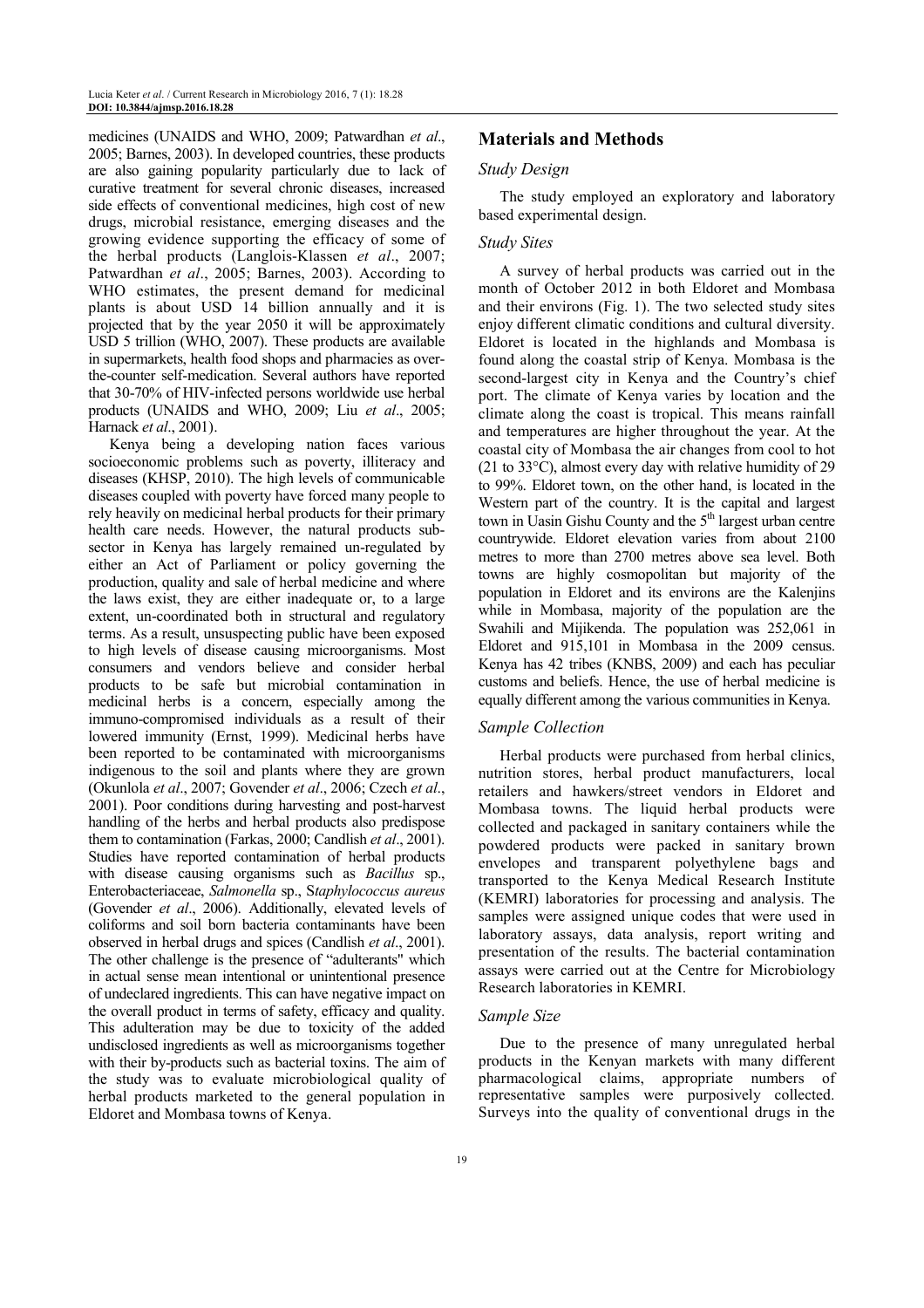Kenyan market indicated a general failure rate of about 10-20%. Based on this observation, the study estimated that approximately 15% of the herbal products do not meet the quality standards since the failure rate in the herbal products has not been documented. Therefore Fisher *et al*. (1998) formulae was used to determine the sample size:

$$
N = \frac{Z_{1-a}^2 [P(1-P)]}{D^2}
$$

Where:

 $N =$  Sample

- $Z =$  Standard error from the mean at 1.96
- $P = Prevalence (% rate of quality failure)$
- $D =$  Absolute precision (at 5%), a = level of significance  $(at 5\%)$

Hence:

$$
N = \frac{1 - 96_{1-0.5}^{2}[0.15(1 - 0.15)]}{0.05^{2}}
$$

 $N = 100$ ; minimum of 100 herbal products were purposively sampled for the study where 50 samples were each collected from Eldoret and Mombasa towns.

## *Determination of Microbial Contamination*

Microbial contaminations were determined according to Pharmacopoeias and WHO requirements (EP, 2007; WHO, 2007; USP, 2005). Microbiological parameters considered in this study were total bacteria viable content and their number in terms of Colony Forming Units (CFU). One (1) gm of each herbal product in powder, tablet and capsule form were aseptically suspended in 1 mL of either hot or cold sterile distilled water (as per the label claim preparation instructions), mixed thoroughly and filtered before serial dilutions were done. Appropriate serial dilutions were made and 0.1 mL of the dilution transferred aseptically to sterile Petri dish containing culture media; the samples were cultured in different media supporting bacterial growth. The media used were general purpose media, selective, differential and enrichment media. Double plates of each sample were incubated at 37±2°C for 12-16 h. After incubation, CFU were determined, distinct colonies were subcultured. For the liquid/oils formulations, 1 mL was taken then serial dilution carried out accordingly. The samples were transferred into the culture media and incubated as outlined above. Bacteria isolates were presumptively identified using Gram stain reagents and biochemical tests (WHO, 2007; Abba *et al*., 2008).



Fig. 1. A map of Kenya showing the location of the study sites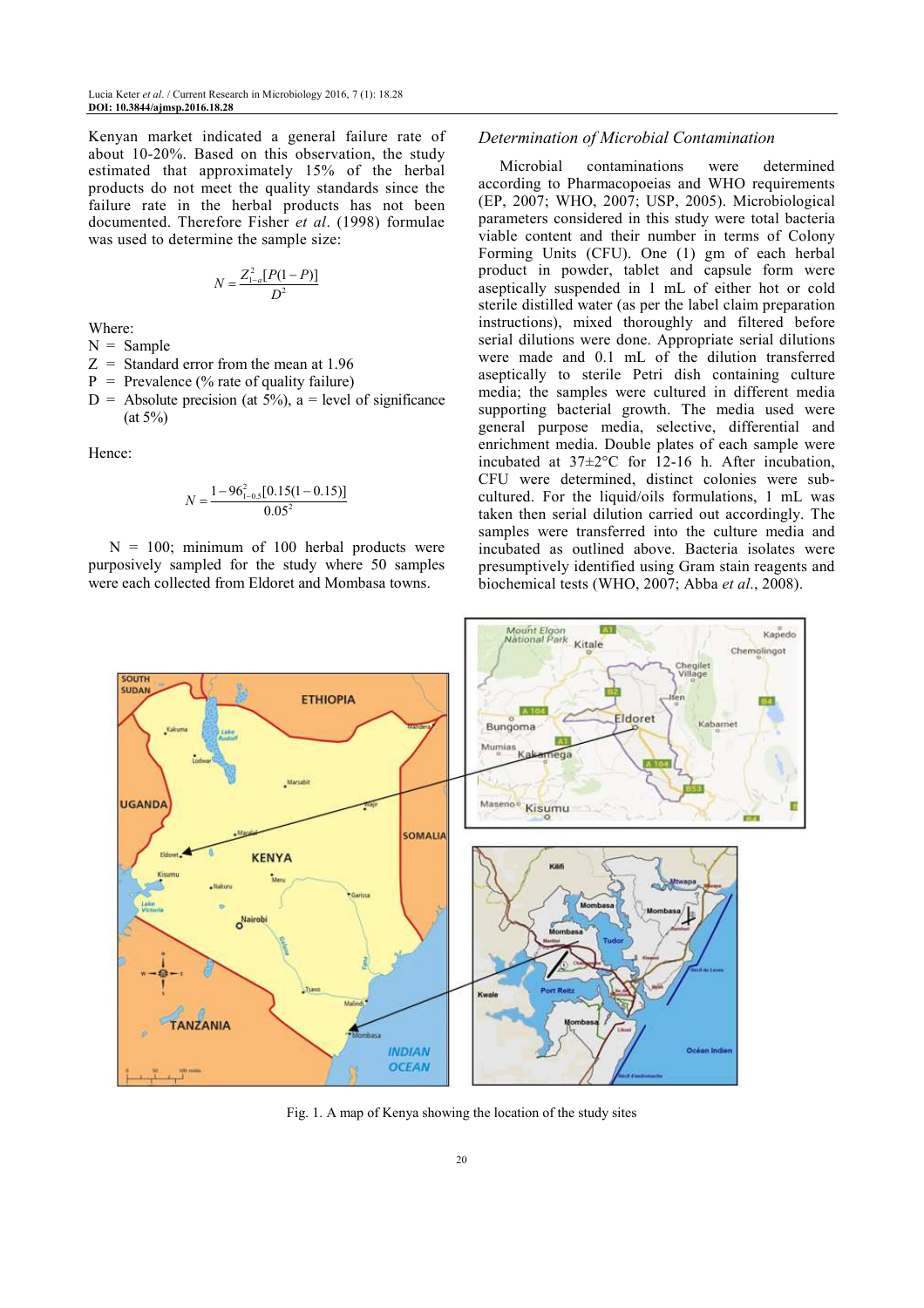## *Identification of the Isolated Bacteria*

Samples positive for bacteria were sub-cultured onto Mueller Hinton agar to obtain pure colonies. Pure cultures were used for identification using biochemical techniques. Gram reactions were done to classify bacteria as gram positive and gram negative. Biochemical reactions such as indole, motility, citrate and urease were used to identify the isolated bacteria up to the species level. The pure isolates were sub-cultured on nutrient agar and inoculated onto the biochemical media. The inoculated media were incubated for 12-16 h at 37°C. After incubation biochemical reactions were then read and interpreted against a standard chart (NLSI, 2006). Confirmations of the isolates were done using API Staph and API 20 E strips/media.

## *Disk Diffusion Method for Antibiotic Susceptibility Test*

Antibiotic susceptibility test was performed using disc diffusion method (Kirby *et al*., 1966). The study used commercially prepared antibiotics disks containing piperacillin PRL, ciprofloxacin CIP, norfloxacin NOR, cefotaxime CTX, gentamicin CN, sulphamethoxazole/trimethoprim SXT, cefepime FEP and ceftazidime CAZ. Briefly, from a freshly growing pure colony of the test bacteria, a 0.5 McFarland suspension was prepared and spread uniformly on the surface of Mueller Hinton agar to give standard concentration (approximately  $1-2\times10^8$  CFU/mL, a 0.5 McFarland). Commercially prepared disks; each of which pre-impregnated with a standard known concentration of the test antibiotic, were aseptically pressed lightly onto the centre of agar surface. The test antibiotic immediately diffused outward from the disks, creating a gradient of antibiotic concentration in the agar such that the highest concentration was found close to the disk with decreasing concentrations further away from the disk. After an overnight incubation, the bacterial growth around each disc was observed. If the test isolate was susceptible to a particular antibiotic, a clear area of "no growth" was observed around that particular disk (NLSI, 2006).

The zone around an antibiotic disk that had no growth also referred to as the zone of inhibition approximated the minimum antibiotic concentration sufficient to prevent growth of the test isolate. This zone was measured in millimetres and compared to a standard interpretation chart used to categorize the isolate as sensitive, intermediate or resistant (NLSI, 2006).

## *Statistical Analysis*

Bacterial counts were transformed to common logarithmic values for statistical analysis. The SPSS (version 20) software was used for analysis. The microbial contamination data was analysed statistically using ANOVA and results compared with the Pharmacopoeias and WHO requirements (EP, 2007; WHO, 2007; USP, 2005). The total microbial count was determined and compared with the recommended limits. The p-value ≤0.05 was considered significant. The degree of variability of bacteria was evaluated and tabulated.

#### *Ethical Considerations*

The study approval was granted by Kenya Medical Research Institute Scientific Steering Committee and Ethical Review Committee (SSC No. 2300). Before purchasing of the herbal products samples, the objective of the study was explained to the hawkers/street vendors and the THPs and were assured that confidentiality would be maintained throughout the study. The samples were then coded and these codes were used in laboratory assays, data analysis and report writing. The codes consisted of a site identifier, ELD for Eldoret samples and MSA for Mombasa samples, followed by a number indicating the sequential order of the sample.

## **Results**

#### *The Level of Bacterial Contamination*

One hundred herbal products (50 from Eldoret and 50 from Mombasa) collected by purposive sampling were analysed for bacteria contaminants. The herbal products were in different formulations and were packaged in various packages. The formulations were 15% tablets, 1% capsules, 26% liquids (different concoctions and decoctions), 5% oils and 53% powders that where either packed in the original pack or dispensed into bottles or paper bags. The herbal samples from Eldoret were 34/50 powders, 14/50 were liquids and 2/50 of the samples were oils while for Mombasa, 19/50 were powders, 12/50 were liquids, 1/50 in capsule form, 15/50 were in tablets form and 3/50 were in oils form.

The bacterial CFU were determined for both Eldoret and Mombasa samples. The CFU ranged from 0 to >1000. Zero (0) indicate that the samples had no contaminants while >1000 indicates that the samples were highly contaminated. After 12-16 h of incubation, the levels of contamination as expressed in CFU in total were as follows; 10% (10/100) of the samples were clean without any bacterial growth, 33/100 (33%) had as high as  $>1000\times10^4$  CFU/gm or CFU/ml. Eldoret had  $10/50$ (20%) samples with  $>1000\times10^4$  CFU/gm or ml and 23/50 (46%) of the Mombasa samples had  $>1000\times10^4$  CFU/gm or ml. Thirty-three (33) out of 34 (97%) powders, 9/14 (64.3%) liquids (concoctions and decoctions) and 1/2 (50%) of the oils from Eldoret were contaminated while the two conventional drugs included as controls (Control 1 and Control 2, chlorphenamine and paracetamol syrups, respectively) had no contamination (CFU =  $0$ ). The mean bacteria CFU in liquid formulations were  $324.14\times10^{4}$ ,  $201.00\times10^{4}$  in oil formulation and  $467.00\times10^{4}$  in powder formulation from Eldoret. In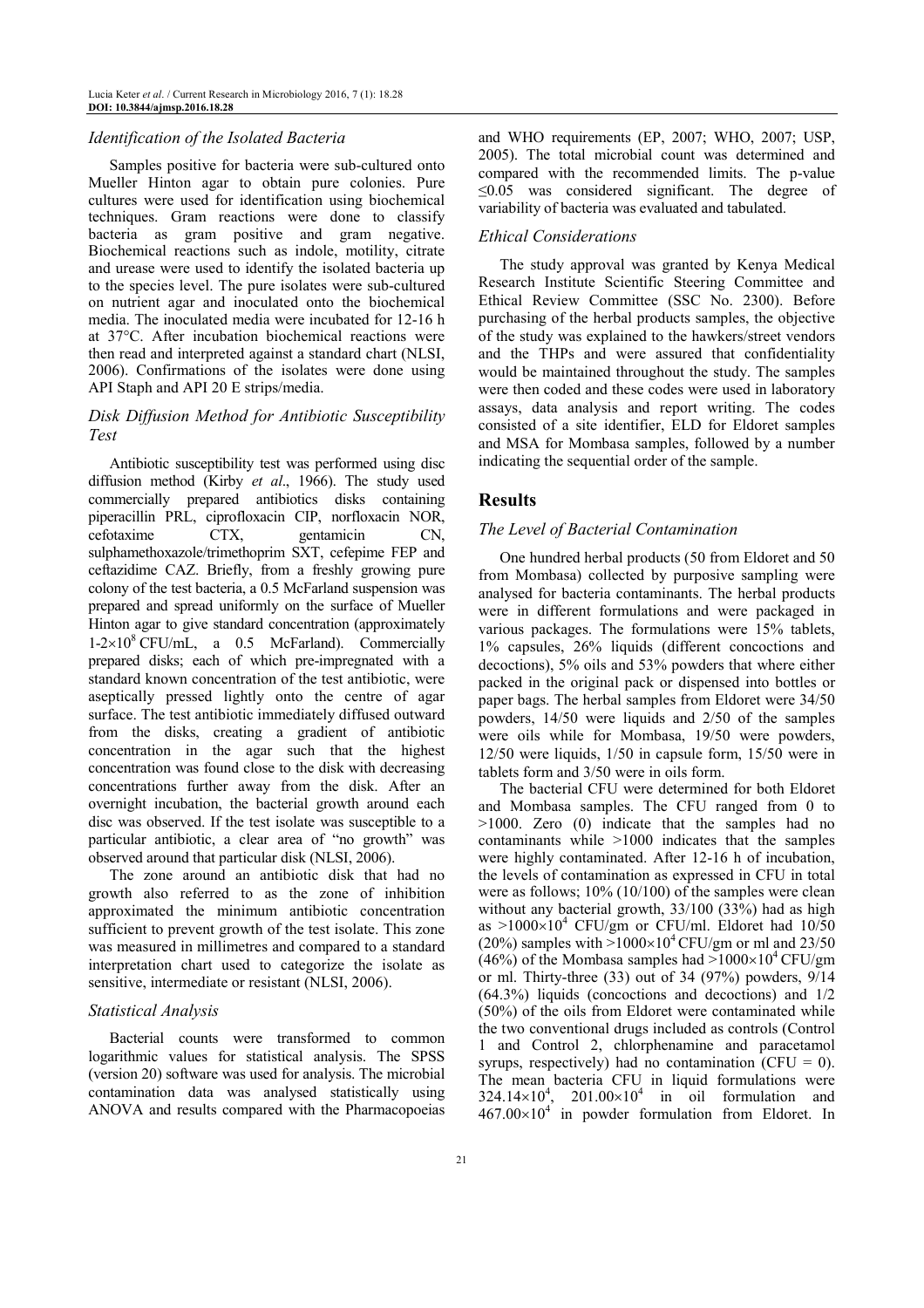Mombasa, tablets and capsules were also sampled. Bacterial contaminations were high in liquids and tablets followed by powders and oils in that order. Eighteen (18) out of 19 (94.7%) powders, 12/12 (100%) liquids (concoctions and decoctions), 15/15 (100%) tablets and 1/3 (33.3%) of the oils were contaminated. The mean bacteria CFU in capsule formulation was  $1000.00\times10^4$ ,  $514.25 \times 10^4$  in liquid formulations,  $596.43 \times 10^4$  in powders and  $437.08 \times 10^4$  in tablets formulation from Mombasa. The p-values showed that there were no significant association  $(p = 0.084)$  between

contamination and the area where samples were collected (p>0.05) as shown in Table 1.

Figure 2 shows a bacterial colony forming units from a sampled herbal product. Samples with  $0-1.00\times10^{6}$ CFU/gm or ml from Eldoret were 14/50 (28%) while those with above  $9.00 \times 10^6$  CFU/gm or ml were 11 (22%), the rest of the samples fall between the range while 28% (14/50) of the Mombasa samples showed contamination between 0 and  $1.00\times10^{6}$  CFU/gm or ml whereas 24/50 (48%) of the samples had greater than  $9.00\times10^{6}$  CFU/gm or ml.



Fig. 2. Bacterial colony forming units of a sampled herbal product



Fig. 3.Gram negative slides of some of the isolated bacteria a Gram negative cocci, b Gram negative large rods, c. Gram negative short rods and d. Gram negative normal rods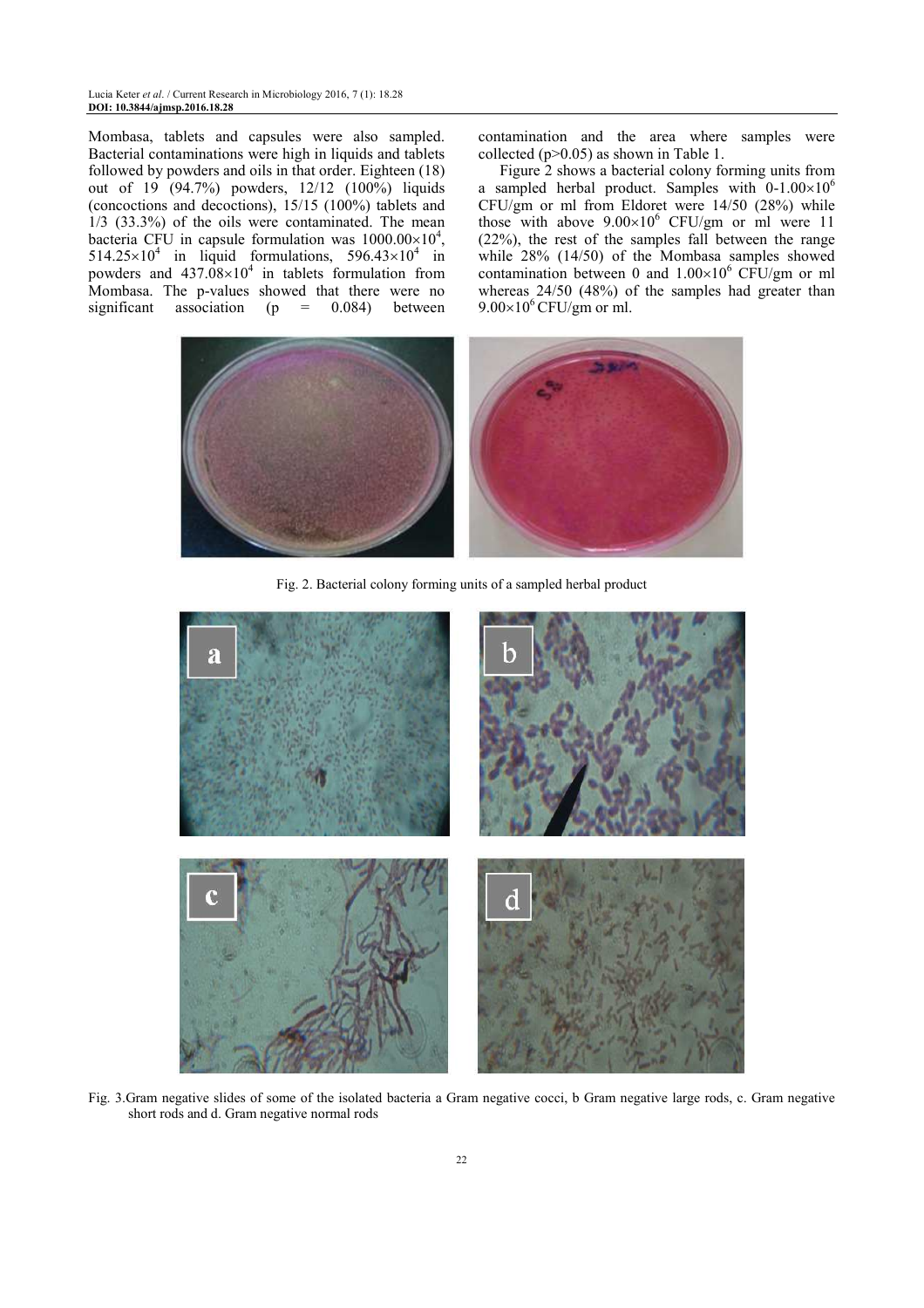

Fig. 4. Drug susceptibility test of some selected bacteria isolated from Eldoret and Mombasa samples

|         | Formulation | Mean                   |    |                | Min          | Max       | Range     | Median    |         |
|---------|-------------|------------------------|----|----------------|--------------|-----------|-----------|-----------|---------|
| Site    | form        | CFU(x10 <sup>4</sup> ) | N  | Std. deviation | $(x10^4)$    | $(x10^4)$ | $(x10^4)$ | $(x10^4)$ | p-value |
| Eldoret | Liquid      | 324.14                 | 14 | 394.812        | $\Omega$     | 1000      | 1000      | 223.5     | 0.084   |
|         | Oil         | 201.00                 | 2  | 284.257        | $\theta$     | 402       | 402       | 201.0     |         |
|         | Powder      | 467.00                 | 34 | 364.978        | $\theta$     | 1024      | 1024      | 360.0     |         |
| Mombasa | Capsules    | 1000.00                |    | 0.000          | 1000         | 1000      | $\theta$  | 1000.0    |         |
|         | Liquid      | 514.25                 | 12 | 520.158        | $\theta$     | 1000      | 1000      | 548.5     |         |
|         | Oil         | 201.00                 | 3  | 284.257        | $\Omega$     | 402       | 402       | 201.0     |         |
|         | Powder      | 596.43                 | 19 | 433.193        | $\theta$     | 1000      | 1000      | 860.0     |         |
|         | Tablets     | 437.08                 | 15 | 476.083        | $\theta$     | 1000      | 1000      | 152.0     |         |
| Total   | Capsules    | 1000.00                |    | 0.000          | 1000         | 1000      | $\theta$  | 1000.0    |         |
|         | Liquid      | 393.27                 | 26 | 442.091        | $\Omega$     | 1000      | 1000      | 223.5     |         |
|         | Oil         | 201.00                 |    | 284.257        | $\mathbf{0}$ | 402       | 402       | 201.0     |         |
|         | Powder      | 525.45                 | 53 | 399.176        | $\theta$     | 1024      | 1024      | 395.0     |         |
|         | Tablets     | 437.08                 | 15 | 476.083        | $\theta$     | 1000      | 1000      | 152.0     |         |

Table 1. Bacteria colony forming units for the Mombasa and Eldoret herbal products

\*Min-Minimum contamination per formulation, Max-Maximum contamination per formulation, N- Samples number per formulation, CFU/ml or CFU/gm

## *Identification of Bacterial Isolates*

Presumptive identification of bacteria indicated that majority of the samples from the two regions were contaminated with bacteria from the environment and especially from soil. Identification was successful in many organisms although a few were identified up to genus level. The results showed that majority (90%) of the bacteria isolated were gram negatives. Figure 3 shows some of the gram negative bacteria that were isolated.

*Streptomyces* sp and *Bacillus anthracoides* were the main bacteria isolated from most of the samples while *Klebsiella pneumoniae* was isolated from 12 out of the 100 samples (12%); 6 samples from Eldoret and 6 from Mombasa. *Shigella sonnei* were isolated from 8% (4/50) samples from Eldoret and 6% (3/50) samples from Mombasa while *Escherichia coli* were isolated from only 1 (2%) sample (ELD 13) from Eldoret. The other important genera isolated were

*Citrobacter* sp., *Enterobacter* sp., *Serratia* sp. and *Streptomyces* sp. Table 2 show the frequency of the genera's of the isolated bacteria from the two study sites per formulation of the herbal products.

#### *Antibiotic Susceptibility Test*

 The bacterial isolates tested for antibiotic susceptibility were from the following genera; *Serratia* (25), Enterobacter (37), *Klebsiella* (17), *Shigella* (13), *Proteus* (10), Escherichia (1) and *Citrobacter* (3) (Table 3).

Figure 4 shows some of the results for antibiotic susceptibility test. Majority (59.4%) of the isolates were susceptible to the antibiotics tested with inhibition zone diameters of 15 millimetres and above. Resistance was observed in 13.2% of the isolates (Table 4) while intermediate resistance was 27.4%. All the bacteria isolates were susceptible to PRL except *Serratia erwinia* and *Proteus penneri* that were resistant. *Serratia erwinia* was also resistant to CIP while all the other isolates were susceptible.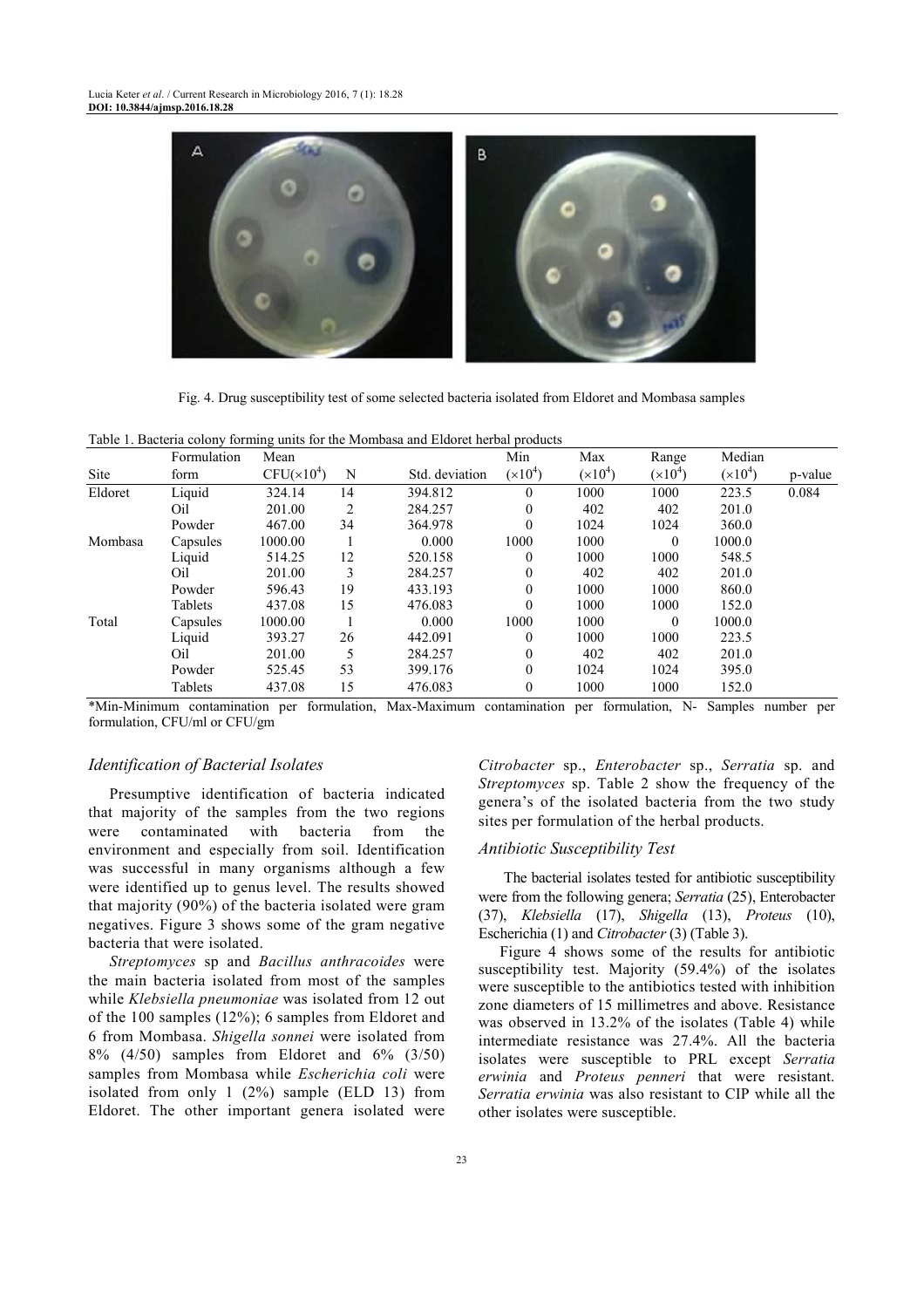|              |                     |                | Number of bacteria per genus |  |
|--------------|---------------------|----------------|------------------------------|--|
|              | Bacterial           | (Eldoret       | (Mombasa<br>samples)         |  |
| Formulations | genus               | samples)       |                              |  |
| Liquids      | <b>Bacillus</b>     | 6              | $\overline{2}$               |  |
|              | Enterobacter        | 1              | 1                            |  |
|              | Klebsiella          | 1              | 1                            |  |
|              | Serratia            | 1              | $\overline{2}$               |  |
|              | Streptomyces        | 6              | 8                            |  |
|              | Proteus             | 0              | 3                            |  |
|              | Shigella            | $\overline{0}$ | $\overline{c}$               |  |
|              | Citrobacter         | 0              | 1                            |  |
| Powder       | <b>Bacillus</b>     | 9              | $\overline{c}$               |  |
|              | Enterobacter        | 11             | 5                            |  |
|              | Klebsiella          | 7              | $\overline{c}$               |  |
|              | Serratia            | 13             | $\overline{\mathbf{3}}$      |  |
|              | <b>Streptomyces</b> | 11             | 17                           |  |
|              | Proteus             | 2              | 9                            |  |
|              | Shigella            | 4              | $\overline{0}$               |  |
|              | Citrobacter         | 2              | 1                            |  |
| Oil          | <b>Bacillus</b>     | 0              | $\theta$                     |  |
|              | Enterobacter        | 1              | 0                            |  |
|              | Klebsiella          | $\theta$       | $\theta$                     |  |
|              | Serratia            | 0              | 0                            |  |
|              | <b>Streptomyces</b> | 1              | 1                            |  |
|              | Proteus             | $\overline{0}$ | 0                            |  |
|              | Shigella            | 0              | 0                            |  |
|              | Citrobacter         | 0              | 0                            |  |
| Tablets      | <b>Bacillus</b>     | 0              | 3                            |  |
|              | Enterobacter        | 0              | 1                            |  |
|              | Klebsiella          | 0              | 3                            |  |
|              | Serratia            | 0              | $\overline{c}$               |  |
|              | <b>Streptomyces</b> | 0              | 11                           |  |
|              | Proteus             | 0              | 2                            |  |
|              | Shigella            | 0              | $\overline{2}$               |  |
|              | Citrobacter         | 0              | $\theta$                     |  |
| Capsules     | <b>Bacillus</b>     | 0              | $\overline{0}$               |  |
|              | Enterobacter        | 0              | 0                            |  |
|              | Klebsiella          | 0              | 1                            |  |
|              | Serratia            | 0              | 1                            |  |
|              | Streptomyces        | 0              | 1                            |  |
|              | Proteus             | 0              | 1                            |  |
|              | Shigella            | 0              | $\overline{0}$               |  |
|              | Citrobacter         | 0              | 0                            |  |
| Control 1    |                     | $\overline{0}$ | 0                            |  |
| Control 2    |                     | $\overline{0}$ | $\overline{0}$               |  |

Table 2. The spectrum of bacteria isolated from Eldoret and Mombasa herbal products

Control 1-Chlorphenamine; Control 2-Paracetamol

*Serratia erwinia*, *Klebsiella pneumoniaee, Shigella sonei* and *Serratia liquefacien* were resistant to NOR while *Serratia erwinia, S. liquefaciens, Proteus penneri, Shigella sonnei* and *Klebssiela pneumoniae* were resistant to CTX with the other isolates were sensitive. *Serratia erwinia* and *K. pneumoniae* were resistant to both CN and FEP while *S. liquefaciens, Enterobacter intermedius* and *proteus* sp*.* were resistant to FEP antibiotics. *Serratia erwinia, Serratia liquefacien, P. penneri* and *S. sonei* were resistant to CAZ.

Table 3. Number of bacteria isolates subjected to antibiotic susceptibility test

| Bacterial genera isolates | Frequency | Percent |  |
|---------------------------|-----------|---------|--|
| Serratia                  | 25        | 23.6    |  |
| Enterobacter              | 37        | 34.9    |  |
| Klebsiella                | 17        | 16.0    |  |
| Shigella                  | 13        | 12.3    |  |
| Proteus                   | 10        | 9.4     |  |
| Escherichia               |           | 0.9     |  |
| Citrobacter               | 3         | 2.8     |  |
| Total                     | 106       | 100.0   |  |

Table 4. Resistance pattern of the bacteria isolates against the antibiotics

| Bacteria isolates               | Antibiotic resistant observed |
|---------------------------------|-------------------------------|
| Serratia Erwinia (SE1)          | CIP, PRL, CN, NOR,            |
|                                 | CAZ, SXT, CTX, FEP            |
| Serratia Liquefaciens (SL9)     | NOR, CTX                      |
| Proteus Penneri (PP4)           | PRL, CAZ, SXT, CTX            |
| <i>Proteus</i> sp.(PP1)         | FEP                           |
| Shigella Sonnei (SS9)           | NOR                           |
| Klebsiella Pneumonia (KP10)     | NOR, SXT, CTX                 |
| Shigella Sonnei (SS10)          | CAZ, CTX                      |
| Klebsiella Pneumonia (KP1)      | CΝ                            |
| Klessiella Pneumonia (KP12)     | FEP                           |
| <i>Escherichia Coli</i> (EC1)   | SXT                           |
| Serratia Liquefaciens (SL7)     | CAZ, FEP                      |
| Enterobacter Intermedius (EI14) | FEP                           |
| Serratia Liquefaciens (SL5)     | FEP                           |
| Klebsiella Pneumonia (KP7)      | FEP                           |

## *Resistant Patterns of the Bacteria*

Multidrug Resistance (MDR) was observed in some of the isolates. Resistance to only one antibiotic was noted with *Shigella Sonnei* (SS9) which was resistant to NOR, *Klebsiella Pneumonia* (KP1) was resistant to CN, *Escherichia coli* (EC1) was resistant to SXT while *Klessiella Pneumonia* (KP12), *Klebsiella Pneumonia* (KP7), *Serratia Liquefaciens*  (SL5), *Enterobacter Intermedius* (EI14) and *Proteus* species (PP1) were resistant to FEP. *Serratia Erwinia*  (SEI) showed resistance to all the eight antibiotics tested while the rest of the isolates were resistant to 2, 3 or 4 of the antibiotics tested (Table 4).

PRL-Piperacillin, CIP-Ciprofloxacin, NOR-Norfloxacin, CTX-Cefotaxime, CN-Gentamicin, SXT-Sulphamethoxazole/trimethoprim, FEP-Cefepime and CAZ-Ceftazidime.

## **Discussion**

The numbers of Traditional Health Practitioners (THPs) in Kenya have increased in the last two decades (WHO, 2007). The THPs sampled in this study claimed that they could treat a wide range of illnesses such as malaria, typhoid, amoebiasis, high blood pressure, blood toxins, colon toxins, pneumonia, kidney disease,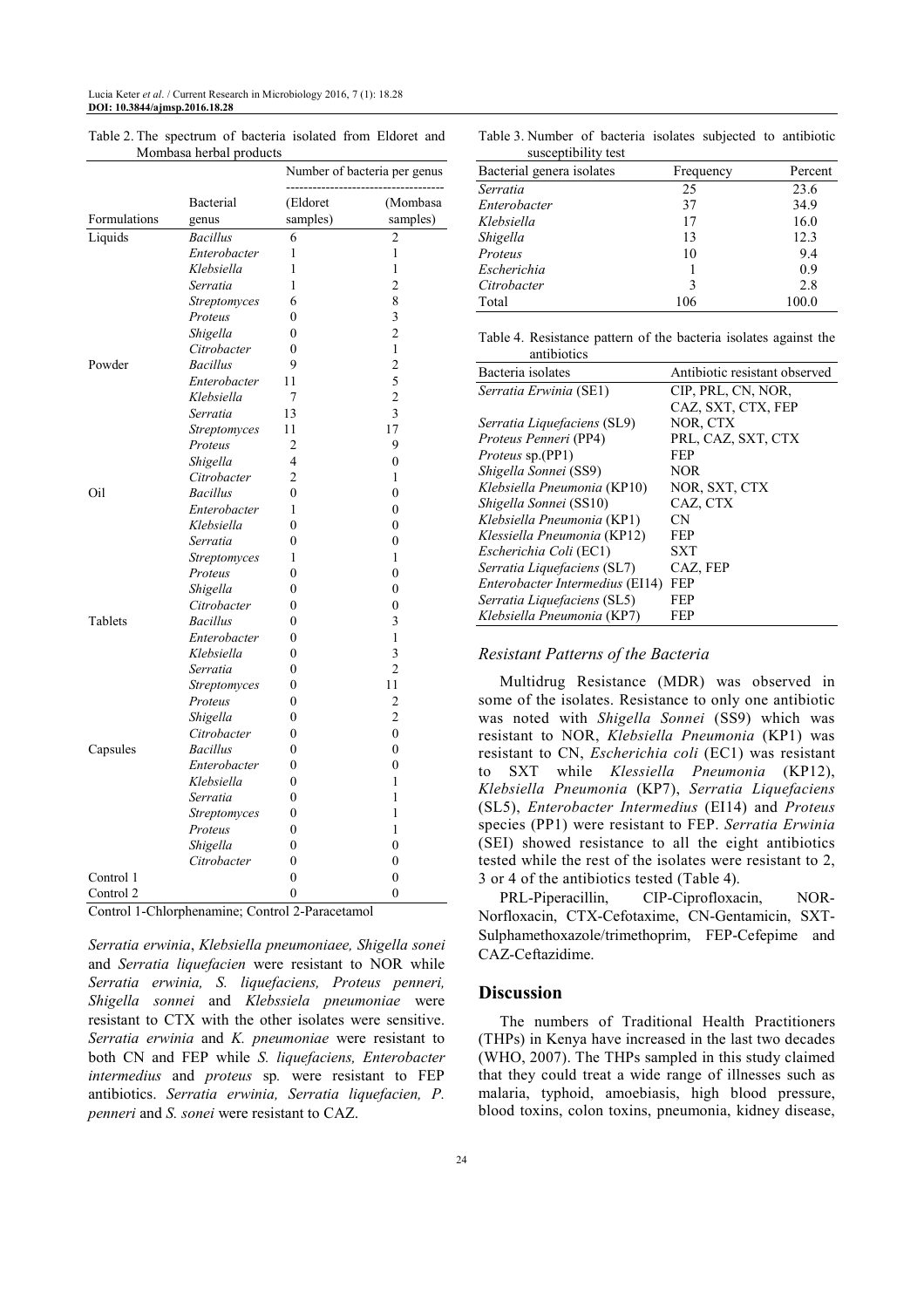allergies, heart infections, sexually transmitted diseases, epilepsy, cancer, diabetes, arthritis, sterility, impotence, wound infections, skin infection, urinary tract infections and HIV among others. Abba *et al*. (2008) in their study on herbal products in Kaduma reported that the THPs claim to treat similar diseases and conditions as observed in this study. Although some of the hawkers/street vendors were generous in sharing the knowledge on the plants they use to prepare their products, most of the THPs were not willing to reveal the plants used to prepare their products. Packed and labelled herbal products from these THPs had insufficient information on the medicinal plants used to formulate the product. This is in agreement with other studies that have found that herbal products labels often cannot be trusted to reveal what is in the container (Kunle *et al*., 2012).

The main packaging material among the hawkers/street vendors was nylon paper bags and previously used plastic containers. These packaging materials could predispose the herbal products to contaminations. Kaume *et al*. (2012), in their study on microbial contamination of herbs marketed to HIVinfected people in Nairobi, reported similar packaging containers of herbal products in their study. The use of bottles and plastic containers previously used for other product could make the products susceptible to microbial or chemical contamination due to inadequate cleaning.

The study found that 90% of the total samples were contaminated with 33% having contamination  $>1000x10^4$  CFU/gm or ml. Seventy percent of the 33% were from Mombasa and only 30% from Eldoret. For samples free from contamination, the ones from Eldoret were more than twice those of Mombasa. Liquid samples from Mombasa were more contaminated than those from Eldoret while herbal powders were equally contaminated. Conventional drugs are prepared to meet good manufacturing practices unlike herbal preparations that are not governed by any legislative regulations. From the results, it was observed that the Mombasa samples were more contaminated than the Eldoret samples. This may be attributed to the fact that Mombasa is located at the coastal area of Kenya where relative humidity is high hence conducive for bacteria growth compared to weather conditions found in Eldoret (Rugut *et al*., 2010). Contamination may result from several sources, including improper cleaning procedures and open airdrying of plant materials resulting in contamination with soils and dust from the environment. Other sources of contamination could be unsterile water used for making liquids concoctions, handling the products with contaminated hands, using contaminated packaging materials, storage of herbal products passed their expiry dates among others. In addition, most of the herbal

products are made from root barks and stem barks that are already in contact with the soil. Studies have shown that the presence of microbial contaminant in non-sterile pharmaceutical products can reduce or even inactivate the therapeutic activities of the product and has potential to adversely affect the patient taking the medication (Nakajima *et al*., 2005).

Some infectious disease outbreaks have been associated with the use of heavily contaminated raw materials of natural origin (Lau *et al*., 2003). Since the microbial quality of the Herbal Medicinal Products (HMP) is influenced by the environment and quality of the raw materials used during formulation, the manufacturers should ensure that the microbial load is brought to a minimal safety level. This should be done in the raw materials, finished dosage forms and the packaging components, to maintain appropriate quality, safety and efficacy of the products. The oils samples were noted to have the least contamination and from studies, essential oils have been known to have antimicrobial properties (Nakajima *et al*., 2005). Mean bacterial contamination for Eldoret was  $\leq 500 \times 10^4$ CFU/gm or ml while that of Mombasa was  $>500\times10^4$ CFU/gm or ml. This shows that contamination rate for Mombasa samples were high compared to Eldoret samples. However, the difference in the sample contamination was not significant ( $p = 0.084$ ). The limits of bacterial contamination according to the WHO and the European Pharmacopoeia for total aerobic bacteria is  $10^7$  CFU/g or ml for herbal products to which boiling water is added before use and  $10^5$  CFU/g or ml for those which boiling water is not added before use (WHO, 2007; EP, 2007). Most of the herbal products (84%) in this study did not meet these specifications and similar findings have been reported (Abba *et al*., 2008; Okunlola *et al*., 2007).

Microbial count is just one of medicinal herb and products quality indicators. As per the pharmacopoeias as well as the WHO guidelines, all products must be free of true bacteria pathogens such as *Salmonella* spp. and *E. coli* (WHO, 2007; EP, 2007). In this study, soil bacteria formed the bulk of the isolates from samples of the two study sites. The two genera of bacteria, *Streptomyces* sp. and *Bacillus* sp. were isolated from 64% of the total samples. Bacteria that are of public health importance such as *Bacillus* species were isolated from the herbal products. The presence of *Bacillus*  species may be as a result of inadequate heat processing, improper handling of products and contaminated processing equipment (Frazier and Westhoff, 2003). Of concern was the level of contamination by pathogenic gram negative bacteria such as *Klebsiella pneumoniae*  (12%), *Shigella sonnei* (7%) and *Escherichia coli* (1%). Other important genera of bacteria were *Citrobacter* sp., *Enterobater* sp. and *Serratia* sp. Although these bacteria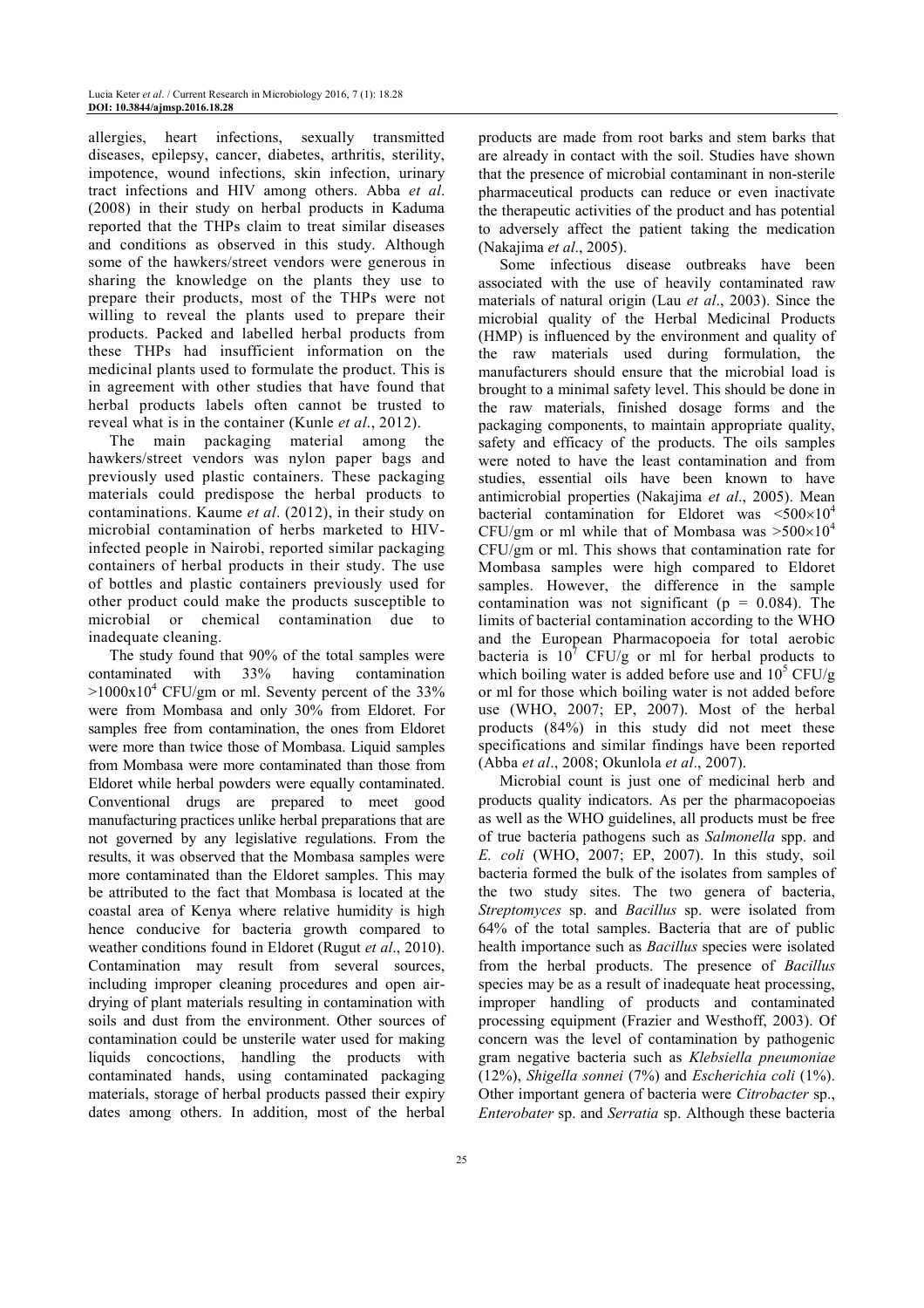are pathogenic, the herbalist claimed to treat all people including small children and HIV/AIDS patients. These bacteria could further endanger lives of immune compromised patients such as the HIV/AIDS, diabetics and children below 5 years of age. Coliforms such as *E. coli* are the most reliable indicators of faecal contamination, thus the test for their presence is an index of the degree of faecal contamination (Czech *et al*., 2001), which may indicate a possible presence of harmful disease causing organisms. Because heat treatment of herbal products results in a considerable reduction in the viable counts of *E. coli,* consumer education is critical to prevent foodborne illnesses. The significance of faecal bacteria is that if these specific bacteria are present then other harmful microorganisms may also be present, such as *Salmonella* (Forest, 2004). Pathogenic Gram negative bacteria such as *Shigella* sp*.* and *E. coli* that are expected to be absent were positive indications of the risks posed by the use of herbal preparations. Therefore, the high recovery rates of these suspected infectious bacteria from indigenous orally consumed herbal medications could be of clinical relevance (Shukla *et al*., 2004). Abba *et al*. (2008) in their study on herbal preparations found almost similar results. However, in contrast they isolated *Staphyloccocus aureus* and *Salmonella typhi* that were not isolated in the present study. The presence of large numbers of selected pathogenic bacteria in the analysed herbal medicinal preparations may be due to the methods of their preparation or the equipment and materials used in preparing and handling the herbal medicines. Some herbalists were selling their products by the road side thus exposure to dust was a possible source of contaminations. Other possible sources of contaminants are the personnel who may introduce the bacteria when handling the raw materials during processing. Therefore, the process of harvesting, drying, storage, handling and the soil influence the bacteriological quality of raw material which in turns affects the entire quality of the herbal preparation and the final finished products (Wylie and Nowicki, 2005). Manufacturers should ensure highest possible level of hygiene during manufacturing as well as the lowest possible level of pathogenic organisms in their herbal products so as to maintain correct quality, safety and efficacy of the final herbal preparations. Taking into consideration the above facts and increased use of herbal drugs in the society, poor quality control measures taken by the manufactures and vendors leave a great question mark on the safety to consumers' health (Deshpande *et al*., 2010). One of the major shortcomings of herbal preparations in developing countries including Kenya is the condition under which they are produced. These conditions are most often than not generally poor and unhygienic.

The isolates that were susceptible to the antibiotics tested in this study was lower (59.4%) in comparison to a study by Alwakeel (2008) on microbial contaminants of herbal medicine who found that most (75%) of the bacteria isolated were sensitive to the antibiotics. The ability of bacteria to evolve mechanisms to resist attack by antimicrobials (Angulo *et al*., 2004) was recognized soon after the widespread deployment of the first antibiotics. Resistance is an inevitable consequence of antibiotic use; the more they are used, the more bacteria will develop resistance (DeWaal *et al*., 2013).

In this study evidence of emerging multidrug resistant strains of bacteria was observed. *Serratia erwinia* (SE1) was found to be resistant to all the eight tested antibiotics while *Proteus penneri* (PP4) was resistant to 4 antibiotics. *Klebsiella Pneumoniae* (KP10) was resistant 3 antibiotics while *S. Liquefaciens* (SL9), *S. Liquefaciens* (SL7) and *S. Sonnei* (SS10) were each resistant to 2 antibiotics tested. The antibiotic Ciproflaxocine could be effective to all the strains that were resistant to 1, 2, 3 or 4 antibiotics in this study. Only *Serratia erwinia* was resistant to all eight antibiotics tested. The Herbal Medicinal Products (HMPs) under investigation are dispensed to the already sick people hence can be of grave consequence bearing in mind the multidrug resistant bacteria contaminating the herbal products. Infections caused by resistant microorganisms often fail to respond to the standard treatment, resulting in prolonged illness, higher health care expenditures and a greater risk of death. Resistant bacteria strains may develop almost anywhere particularly in a pressurized environment containing previously non-resistant bacteria strains as contaminants. One of such environments can be an HMP. The HMPs have been previously implicated as a pool for such contaminations (Peter, 1999; Esimone *et al*., 2007). It is of utmost importance to both monitor and ascertain the microbial purity of these products given the huge medical and economic implications of any such microbial contamination especially with multiple drugresistant strains. Oleghe *et al*. (2011) in their study on multi-drug-resistant bacteria isolates recovered from herbal medicinal preparations in a southern Nigerian reported similar results on multidrug resistant bacteria.

Antibiotic resistance is one of the world's most pressing public health problems (WHO, 2010). Almost every type of bacteria has become stronger and less responsive to antibiotic treatment when it is really needed. Antibiotic resistance is recognized as a growing problem that poses a major threat to the continued effectiveness of antibiotics used to treat human and veterinary illnesses. Further exacerbating the problem, pharmaceutical companies are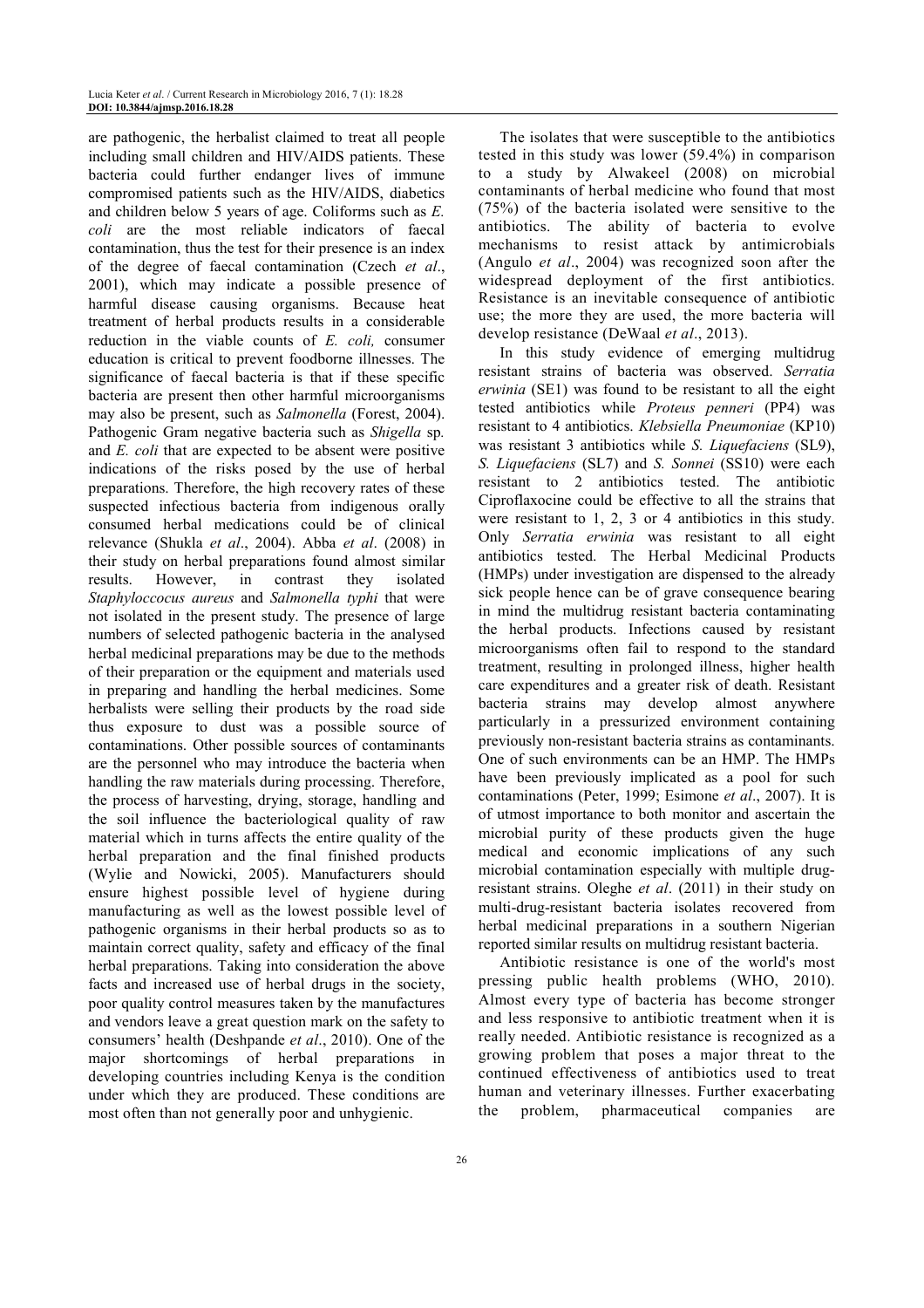developing fewer new antibiotics to replace those that are no longer effective (Silbergeld *et al*., 2008). Furthermore these antibiotic-resistant bacteria can quickly spread to family members, schoolmates and co-workers threatening the community with a new strain of infectious disease that is more difficult to cure and more expensive to treat. Antibiotic resistance can cause significant danger and suffering for children and adults who have common infections. When a microbe becomes resistant to many drugs, treating the infections it causes can become difficult or even impossible and the illness can lead to serious disability, morbidity and mortality. Of great concern were the presence of pathogenic *S. sonnei*, *E. coli* and *K. Pneumonia* that were resistant to more than one antibiotic tested.

# **Conclusion**

The herbal products were highly contaminated (90%) and only 16% complied with the microbial limits specifications of Pharmacopoeias and WHO. The presence of antibiotic resistant strains of bacteria was evident and it is of great concern because the products are dispensed to the already sick population. The isolation of disease causing bacteria such as *Shigella sonnei* and *E. coli* is a major health risk to the general population. Hence, there is need for increased community education on these potential hazards. Also, there is need for policy development in Kenya that will guide on quality control measures and safe handling practices so as to reduce the health risks associated with microbial contamination. It is also recommended that genetic characterization of the isolated pathogenic strains that were resistant to more than one antibiotic should be carried out.

## **Acknowledgement**

We sincerely acknowledge the Director KEMRI for providing an enabling environment for this work to be done. The authors are very grateful to Kenya National Commission for Science, Technology and Innovation (NACOSTI) for funding this work (NCST/RCD/ST&I/WS/3rd CALL/104).

## **Author's Contributions**

All authors equally contributed in this work.

# **Declaration**

This article contains original research work and has not been published in any journal. All the authors have read and approved the manuscript. There are no ethical issues involved.

## **References**

- Abba, D., H. Inabo, S. Yakubu and O. Olonitola, 2008. Contamination of herbal medicinal products marketed in Kaduna metropolis with selected pathogenic bacteria. African J. Traditional, Complementary Alternative Med., 6: 70-77.
- Alwakeel, S.S., 2008. Microbial and heavy metals contamination of herbal medicines. Res. J. Microbiol., 3: 683-691.
- Angulo, F., V. Nargund and T. Chiller, 2004. Evidence of an association between use of anti‐microbial agents in food animals and anti-microbial resistance among bacteria isolated from humans and the human health consequences of such resistance. J. Vet. Med. B, 51: 374‐379. DOI: 10.1111/j.1439-0450.2004.00789.x
- Barnes, J., 2003. Pharmacovigilance of herbal medicines: A UK perspective. Drug Safety, 26: 829-851. DOI: 10.2165/00002018-200326120-00001
- Candlish, A., S. Pearson, K. Aidoo, J. Smith and B. Kelly *et al*., 2001. A survey of ethnic foods for microbial quality and aflatoxin content. Food Additives Contaminants, 18: 129-136. DOI: 10.1080/02652030010021404
- Czech, E., W. Kneifel and B. Kopp, 2001. Microbiological status of commercially available medicinal herbal drugs- A screening study. Planta Med., 67: 263-269. DOI: 10.1055/s-2001-12007
- Deshpande, A., C. Kulkarni, A. Mane and G. Khairnar, 2010. Evaluation of microbiological quality of marketed herbal oral medicinal powders. J. Microbial. World, 12: 198-201.
- DeWaal, C., J. Smith and S. Vaughn 2013. Antibiotic resistance in foodborne pathogens. Centre for Science in the Public Interest: The non-profit publishers of Nutrition Action Health letter. 1220 L Street N.W., Suite 300 Washington, DC.
- Ernst, E., 1999. Complementary medicine-is it effective and safe? Drug Inf. J., 33: 291-295. DOI: 10.1177/009286159903300133
- Esimone, C.O., P.O. Oleghe, E.C. Ibezim, C.O. Okeh and I.R. Iroha, 2007. Susceptibility-resistance profile of micro-organisms isolated from herbal medicine products sold in Nigeria. African J. Biotechnol., 6: 2766-2775.
- EP, 2007. Sixth Edition Strasbourg: European Council of Pharmacopoeia.
- Farkas, J., 2000. Spices and Herbs. In: The Microbiological Safety and Quality of Food Gaithersburg, Lund, B.M., T.C. Baird-Parker and G.W. Gould (Eds.), Aspen Publishers; pp: 897-918.
- Fisher, A.A., J.E. Laing and J.E. Strocker, 1998. Handbook for Family Planning, Operation Research Design in Sampling. 1st Edn., Population Council.
- Forest, J., 2004. Faecal coliforms. University of Iowa Hygienic Laboratory Manual., 36: 2-4.